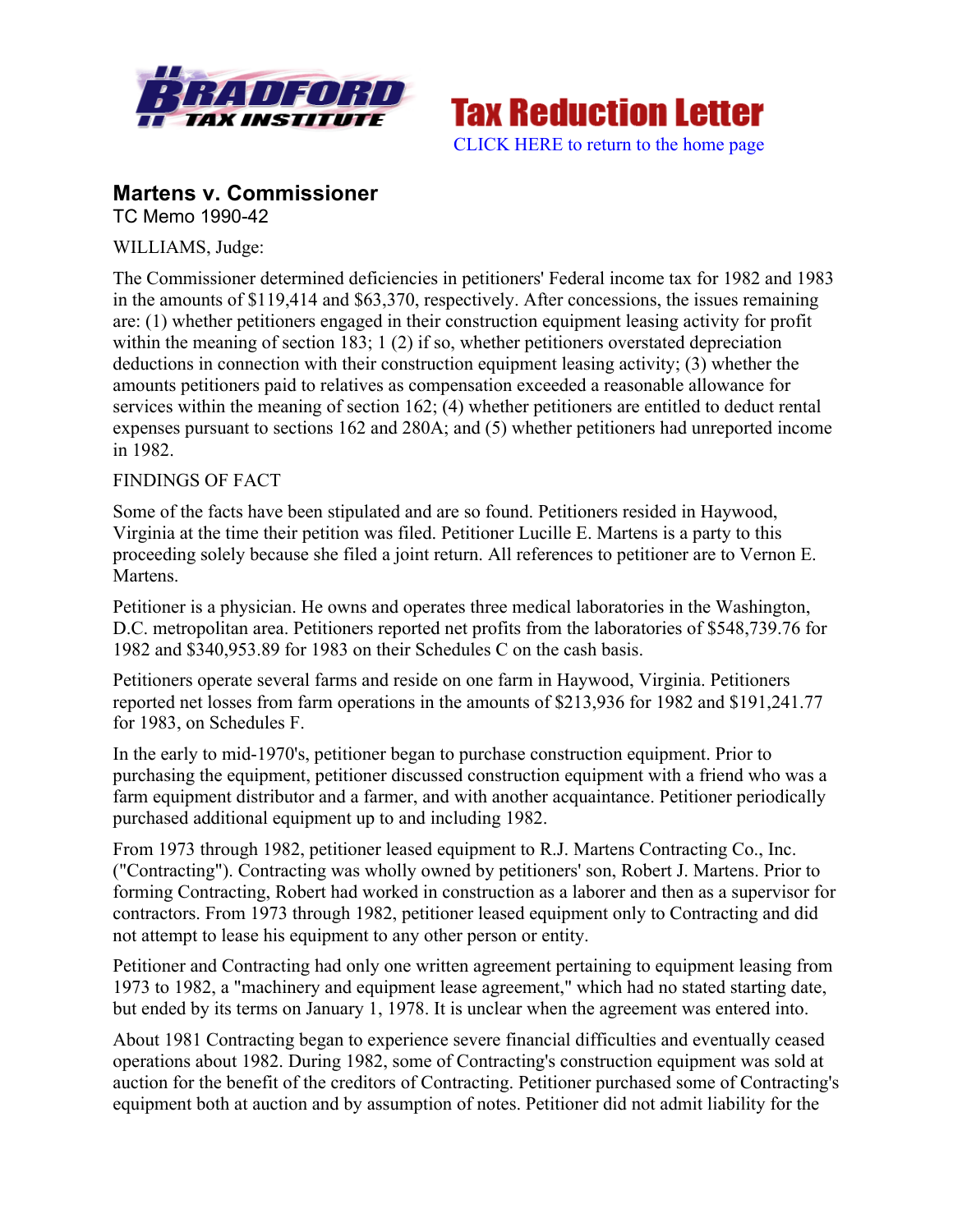debts of Contracting, and none of petitioner's property was subject to the claims of Contracting's creditors.

In 1982, petitioner incorporated his own construction corporation, Vemart Contracting, [pg. 90- 201]Inc. ("Vemart"), in order to gain control over Robert's construction activities. Vemart was wholly owned by petitioner. Robert was general manager of Vemart and was responsible for the day-to-day operations of Vemart. Petitioner transferred some of his equipment to Vemart in 1983. In 1983, petitioner's only equipment leasing customer was Vemart. Petitioner did not attempt to lease his equipment to any person or entity other than Vemart in 1983.

Petitioners had no prior experience in construction equipment leasing nor did they prepare any business plans prior to engaging in leasing activities. Petitioners never maintained an office for their construction equipment leasing activity, and they did not hire any employees in connection with the activity. Petitioners did not maintain books and records or a separate bank account for the construction equipment leasing activity.

Petitioners reported net losses from the construction equipment leasing activity in the amounts of \$168,302 for 1982 and \$80,490 for 1983. Petitioners reported losses from their construction equipment leasing activity for 1977 through 1981 on their Schedules C as follows: \$25,995.14 in 1977; \$16,439.98 in 1978; \$30,984.92 in 1979; \$33,868.60 in 1980; and \$110,516 in 1981. Petitioners have never reported a profit or a gain from construction equipment leasing. The equipment purchased was not expected to appreciate, and petitioner has never sold any of his equipment at a gain. Petitioners reported \$20,920 of income in 1982 and \$44,260 in income in 1983 on their Schedules C, although they never actually received these amounts.

On their 1982 and 1983 returns, petitioners claimed deductions for compensation paid to their children, Vernon Martens, Jr., Gary Martens, Carolyn Zugata, and Elita Martens, and their sonin-law James Tapocik, and respondent disallowed a portion of each amount, as follows:

|                                                | <b>Deductions Claimed</b> |                         | <b>Amount Allowed</b> |         |
|------------------------------------------------|---------------------------|-------------------------|-----------------------|---------|
| 1982                                           | 1983                      | 1982                    | 1983                  |         |
| Vernon Martens, Jr. \$20,090 \$18,650  \$5,000 |                           |                         |                       | \$5,000 |
| Gary Martens                                   |                           | $13,000$ $25,200$ 2,500 |                       | 600     |
| Carolyn Zugata                                 |                           | $4,000$ --  2,000       |                       |         |
| Elita Martens                                  |                           | $2,000$ -               | 500                   |         |
| James Tapocik                                  |                           | $11,053$ $1,000$ 6,527  |                       | 500     |

Petitioner issued a Form 1099 to Vernon Jr., Gary, Carolyn, and James for each of the years he claimed a deduction. The full amounts paid to Vernon Jr., Gary, and Elita, and the \$1,000 paid to James in 1983, have been substantiated. Vernon Jr., a tax attorney, provided legal advice to petitioner regarding tax return preparation, investment, hospital negotiation, and the equipment leasing activity. Petitioners did not keep books and records pertaining to the employment of their relatives, and no employment contracts or agreements were executed.

During the years at issue, petitioner rented an apartment in Washington, D.C. Petitioner stayed at the apartment during the week to be closer to his laboratories rather than returning to his home in Haywood. Petitioners claimed deductions for apartment rental in the amounts of \$4,800 in 1982 and \$6,000 in 1983 on their Schedule C for the medical laboratory operations. These amounts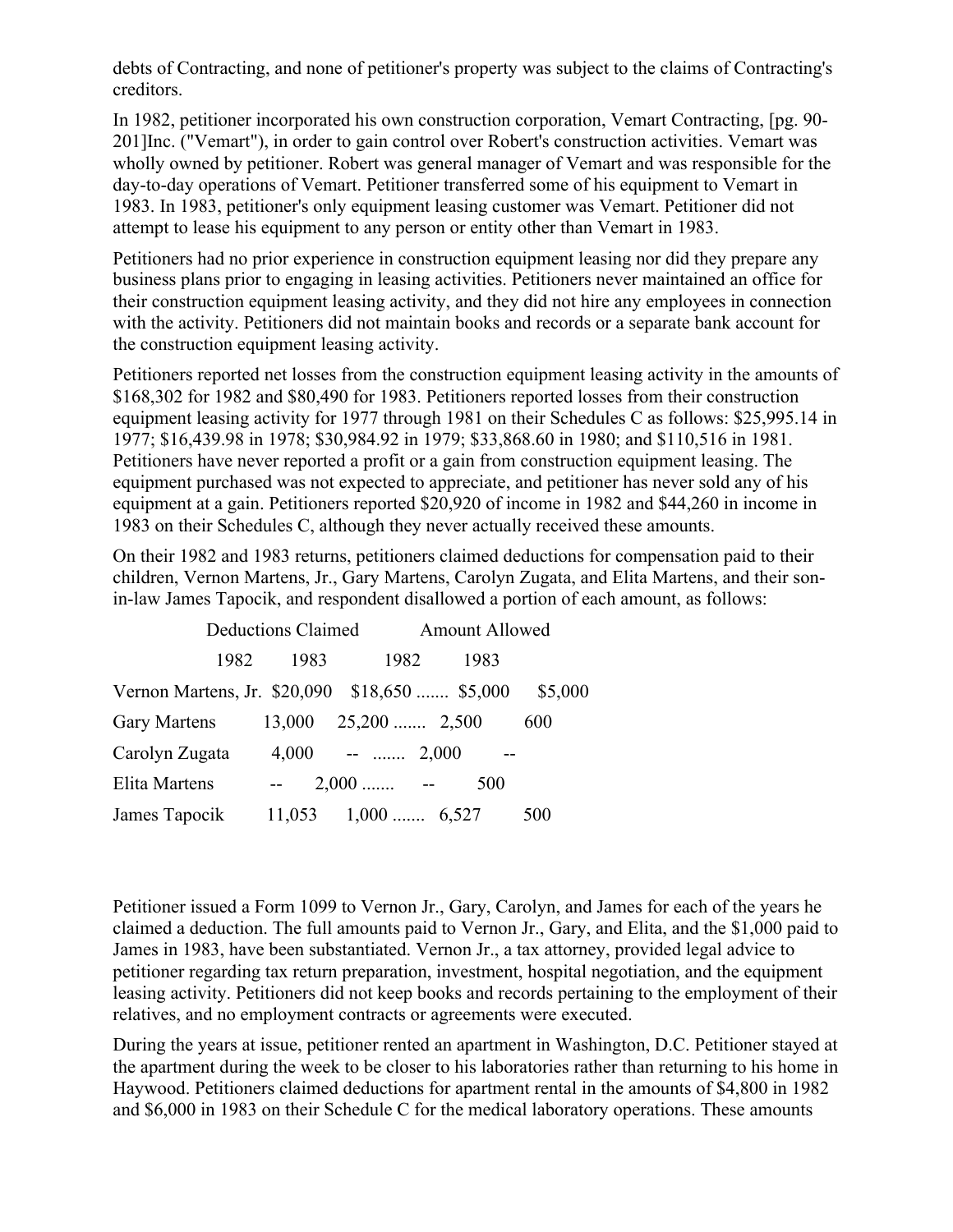have been substantiated. Petitioners did not execute a lease for the apartment. Petitioners did not maintain insurance on the apartment. They did not have a separate business telephone or a telephone listing in the directory. The apartment was not used to receive patients, clients, or customers of the medical laboratories.

Petitioners received a check from Dr. Lawrence Reese dated December 23, 1981, in the amount of \$1,000. Petitioners received a check from Biomedical mailed on December 23, 1981, in the amount of \$4,489. Biomedical's offices from which the check was mailed were located in the same building as petitioner's offices. These checks were income to petitioners. Petitioners did not report either check as income on their 1981 or 1982 tax returns. Petitioner deposited both checks on January 8, 1982. Petitioner had made at least one prior deposit in 1982 and usually deposited his checks in the normal course of business once a week.[pg. 90-202]

## OPINION

The first issue before us is whether petitioners intended to make a profit in the equipment leasing activity. Petitioner owned construction equipment during the years at issue. He leased the equipment to his son's corporation in 1982, and to his own corporation that was managed by his son in 1983. Petitioners reported losses from the equipment leasing activity on their Federal income tax returns for the years at issue. Since beginning their leasing activity in the early 1970's, petitioners have not reported a profit or a gain from their equipment leasing.

In order to deduct expenses of an activity pursuant to section 162, the taxpayer must show that he engaged in the activity with an actual and honest objective of making a profit. Sec. 183; sec. 1.183-2(a), Income Tax Regs.; Fuchs v. Commissioner, 83 TC 79, 97-98 (1984); Dreicer v. Commissioner, 78 TC 642, 645 (1982), affd. without published opinion 702 F.2d 1205 [Unpublished order dated 2-22-83] (D.C. Cir. 1983). Although a reasonable expectation of profit is not required, the actual and honest objective of making a profit must be bona fide. Beck v. Commissioner, 85 TC 557, 569 (1985). "Profit" in this context means economic profit, independent of tax savings. Drobny v. Commissioner, 86 TC 1326, 1341 (1986).

Petitioners bear the burden of proving they possessed the requisite profit objective. Rule 142(a), Tax Court Rules of Practice and Procedure. In making this determination, we give more weight to the objective facts than to the taxpayer's mere statements of intent. Sec. 1.183-2(a), Income Tax Regs.; Thomas v. Commissioner, 84 TC 1244, 1269 (1985), affd. 792 F.2d 1256 [ 58 AFTR2d 86-5138] (4th Cir. 1986); Surloff v. Commissioner, 81 TC 210 (1983).

 Section 1.183-2(b), Income Tax Regs., provides a list of factors to be used in determining the existence of a taxpayer's profit objective. These factors include: (1) the manner in which the taxpayer carried on the activity; (2) the expertise of the taxpayer or his advisers; (3) the time and effort expended by the taxpayer in carrying on the activity; (4) the expectation that the assets used in the activity may appreciate in value; (5) the success of the taxpayer in carrying on other activities for profit; (6) the taxpayer's history of income or losses with respect to the activity; (7) the amount of occasional profits, if any, which are earned; (8) the financial status of the taxpayer; and (9) elements of personal pleasure or recreation. The list is intended to provide objective standards based upon prior case law. No one factor is determinative. Sec. 1.183-2(b), Income Tax Regs.; Abramson v. Commissioner, 86 TC 360, 371 (1986).

The objective facts of this case do not support petitioner's contention that he entered into his equipment leasing activity with the requisite profit objective. We believe petitioner engaged in the equipment leasing activity to help his son conduct a business and not for profit.

First, petitioner did not operate the equipment leasing activity in a businesslike manner. He leased his equipment only to related corporations, and he never made a profit. Importantly, he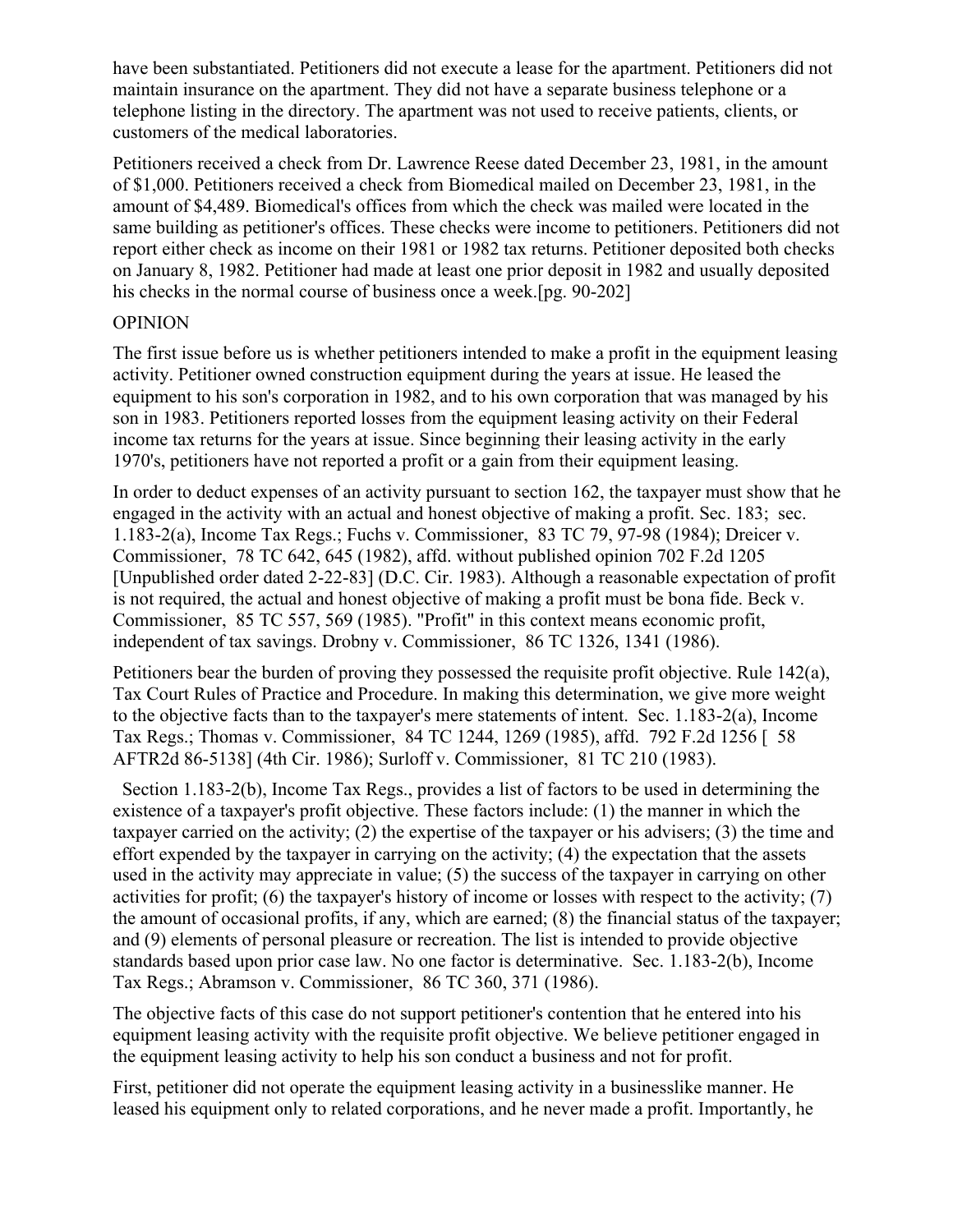never sought opportunities to make a profit by leasing the equipment to any corporation that was not managed by his son. Petitioner did not investigate such opportunities, we believe, because his objective was to provide for his son's business. Furthermore, petitioner failed to keep any books or records of the leasing activity.

Maintaining complete and accurate books is typically associated with an activity that is carried on in a businesslike manner. Sec. 1.183-2(b)(1), Income Tax Regs. Without such books and records, a taxpayer can hardly know the financial status of his activity or identify potential weaknesses in the financial performance of the activity. He also did not maintain a separate bank account for the activity.

Second, petitioner had no experience in the equipment leasing business, and he failed to seek advice from people with such experience. Preparation for an activity by study of accepted business and economic practices, or consultation with those who are experts in the activity, tends to suggest that the taxpayer has a profit objective. Sec. 1.183-2(b)(2), Income Tax Regs. The absence of such preparation tends to show objectives other than for profit. No such preparation or reliance occurred in this case. Petitioner discussed construction equipment with a friend who sold farm machinery, who petitioner thought had a son "in the construction type business," and with an acquaintance who was in construction "in a small way." He also relied on his son's advice. His son had previously worked in construction business as a laborer and supervisor, but he had no experience in leasing construction equipment. There is no evidence in the record that any of these people were knowledgeable or experienced in leasing construction equipment. Moreover, the equipment leasing activity was a new venture for petitioner; he had never engaged in any similar activity.[pg. 90-203] The leasing activity produced losses for the entire time that petitioner participated. Although a series of losses at the start-up stage is expected, start-up losses are not at issue in this case. At issue here are the losses for the taxable years 1982 and 1983. Petitioner testified on cross-examination that he had not made a profit from 1973 through the years at issue.

Third, the amount of time petitioner spent in the activity is inconsistent with a profit objective. Although petitioner testified that he spent 8 to 10 hours a week with the leasing activity, he did not present any other evidence of the time spent in the activity and did not articulate what matters consumed his time. Petitioner was a full-time pathologist during the years at issue. In addition, he owned four farms. The evidence does not support a finding that petitioner spent more than an insubstantial amount of time in the equipment leasing activity.

Fourth, no potential for appreciation of the assets existed. Petitioner purchased used equipment to lease to Contracting and Vemart. The equipment was not expected to appreciate in value. Petitioner has never sold any of the equipment at a gain.

Fifth, although petitioner argued that the losses in 1982 resulted from a depressed market, the leasing activity consistently produced large losses over the entire time petitioner was engaged in the activity. Although the depressed market may have made the loss for that year greater, we do not believe that a depressed market in 1982 caused petitioners to sustain a loss for that year. We see no reason why petitioner would not have experienced losses in 1982 even if the market was not depressed.

Sixth, in the face of significant losses over an extended period of time, petitioner did virtually nothing to change his method of operation. Petitioner never attempted to lease the equipment other than to Contracting, his son's corporation, and then to Vemart, his corporation that his son managed. Even after he incorporated Vemart, his son remained in control of day-to-day operations of the equipment petitioner leased.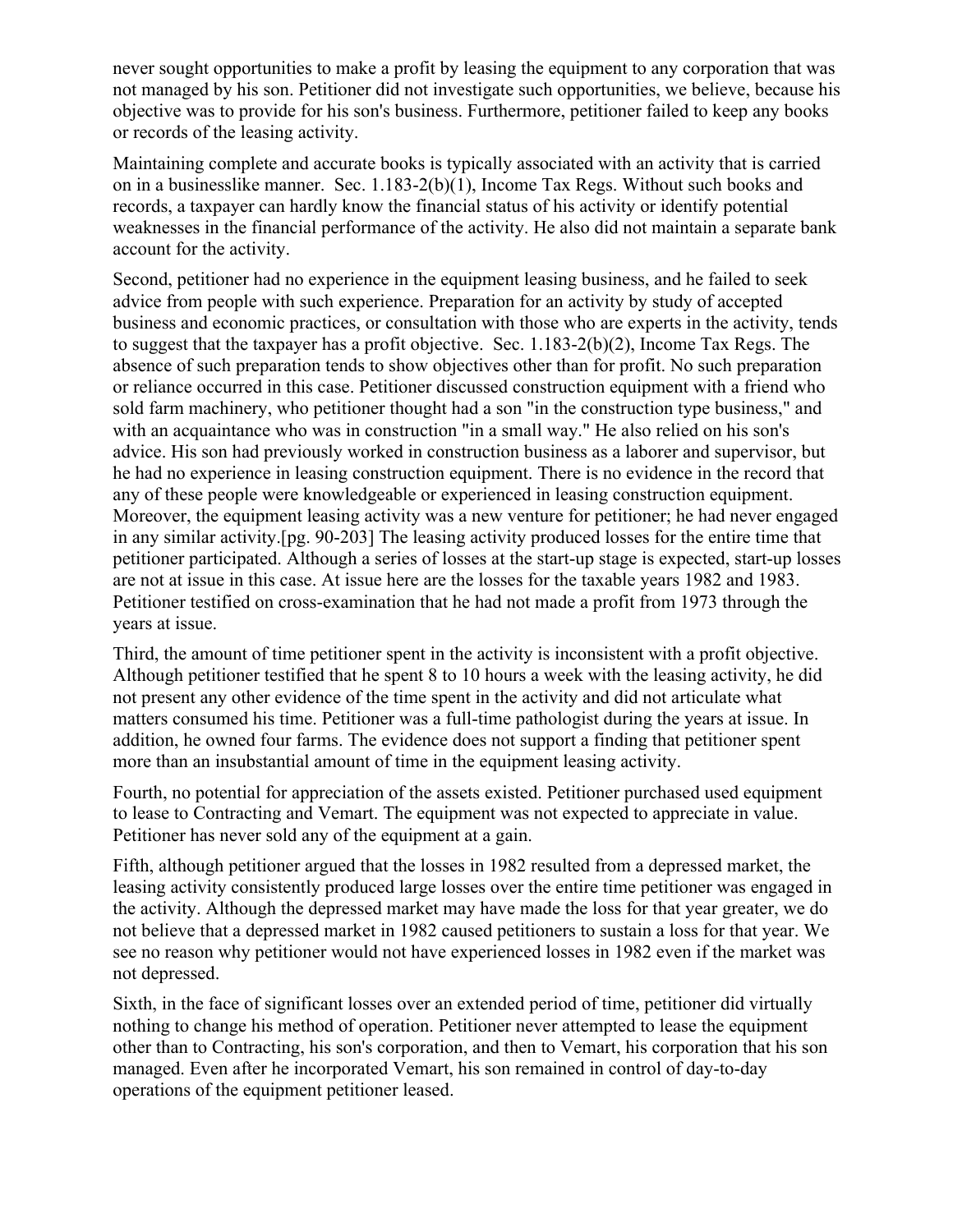Seventh, petitioner's substantial income from his profession also indicates that the activity was not engaged in for profit but to generate substantial tax benefits. Sec. 1.183-2(b)(8), Income Tax Regs. Petitioner had substantial income from his medical practice during the years at issue. In 1982 and 1983, his income from his medical practice was \$548,739.76 and \$340,953.89, respectively. The equipment leasing activity generated substantial tax benefits for petitioners. In 1982 and 1983, petitioners deducted \$168,302 and \$80,490, respectively, as net losses from the equipment leasing activity.

Finally, we consider whether elements of personal pleasure or recreation were involved in petitioner's activity. Sec. 1.183-2(b)(9), Income Tax Regs. While there is no evidence that leasing construction equipment gave petitioner any pleasure or recreation, his personal desire to support his son's business activities was petitioner's overriding objective for leasing construction equipment. His objective in engaging in the activity was personal rather than for profit.

After considering all of the factors of section 1.183-2(b), Income Tax Regs., we hold that petitioner did not engage in the equipment leasing activity for profit. Petitioners, therefore, may deduct expenses associated with equipment leasing only as provided in section 183. Because we hold for respondent on this issue, we need not consider whether petitioners overstated their depreciation deductions for the construction equipment.

The next issue we must decide is whether the amounts petitioner paid to his relatives as compensation are deductible pursuant to section 162. Petitioners deducted amounts they paid as compensation to their children and son-in-law in 1982 and 1983. Respondent contends that the amounts exceeded a reasonable allowance for services actually rendered.

Section 162 allows the deduction of all ordinary and necessary expenses incurred in a trade or business, including "a reasonable allowance for salaries or other compensation for personal services actually rendered." Compensation is deductible only if it is: (1) reasonable in amount, (2) for services actually rendered, and (3) paid or incurred. See sec. 1.162-7(a), Income Tax Regs. Whether amounts paid are reasonable compensation for services rendered is a question of fact to be decided on the facts and circumstances of each case. Eller v. Commissioner, 77 TC 934, 962 (1981); Home Interiors & Gifts, Inc. v. Commissioner, 73 TC 1142, 1155 (1980). Where there is a family relationship, the facts require close scrutiny to determine whether there was in fact a bona fide employer-employee relationship, and whether the payments were made on account of that relationship or the family relationship.

The parties stipulated that petitioners actually paid all of the claimed amounts to [pg. 90- 204]Vernon Jr., Gary, and Elita and part of the amounts they deducted for payments to James. Petitioners did not prove, however, that amounts greater than those allowed by respondent were deductible compensation paid to the children. Petitioner did not keep any books or records of the work the children performed or the compensation he paid the children. Except for Vernon Jr., the children petitioner paid did not testify at trial. The only evidence of amounts paid to Gary, Carolyn, Elita, and James in the record is the uncorroborated testimony of petitioner. We hold that respondent correctly determined the deductible amounts paid as salary.

There are also inconsistencies in the evidence on this issue. Petitioner deducted amounts for compensation paid to Gary and James on both Schedule C and Schedule F (Farm Income and Expenses). Petitioner testified, however, that Gary and James worked only on his farm. There is no support for the Schedule C deductions. Petitioner testified that Carolyn developed accounts for his medical business for a 10 to 15 percent commission. He also testified that the \$4,000 he deducted in 1982 was for work she performed in 1981, 1982, and 1983. The evidence does not support petitioner's deduction of \$4,000 in 1982. Further, petitioner testified that Elita was a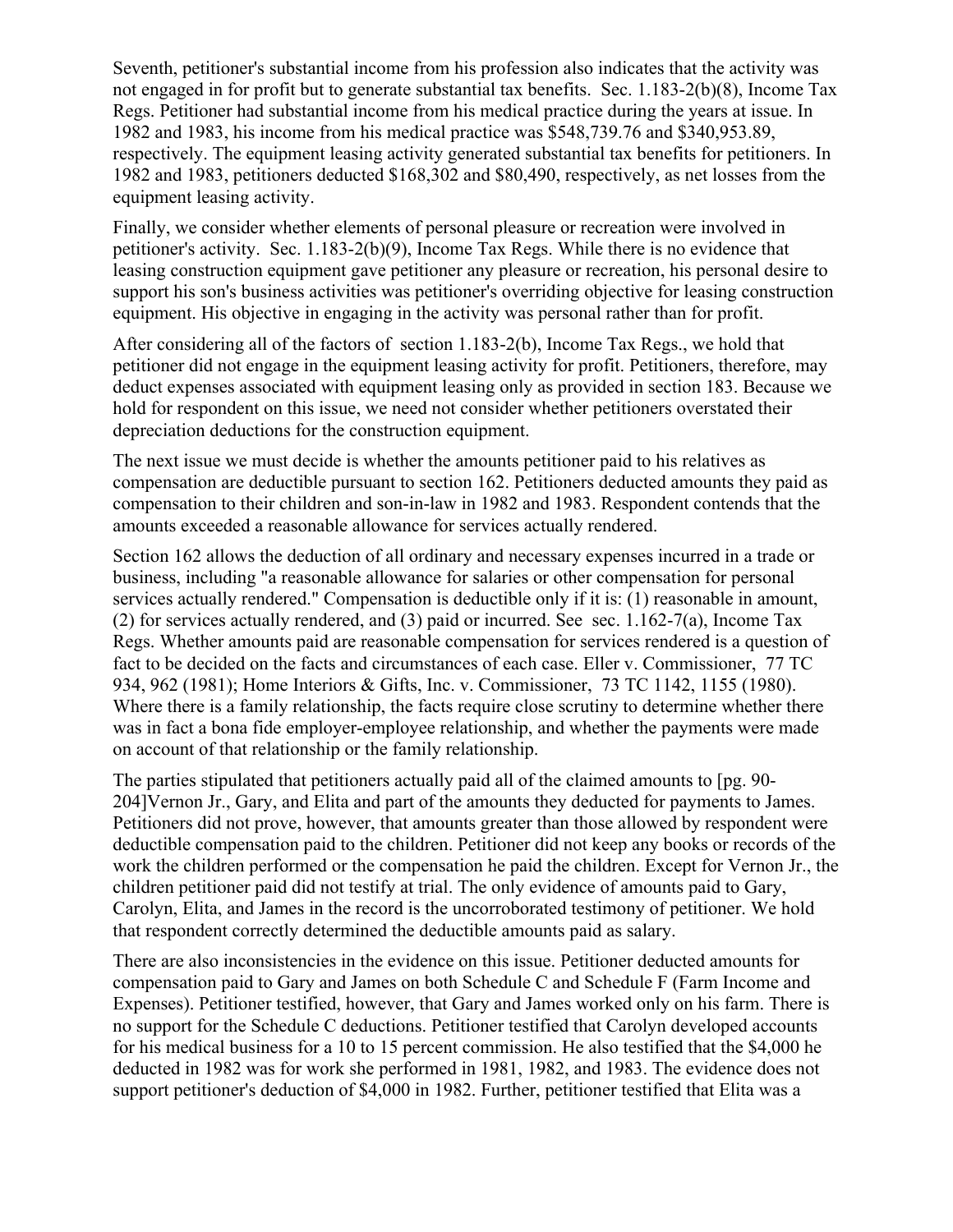bookkeeper for the laboratories, but he did not issue a Form 1099 for her as he had for Vernon Jr., Gary, Carolyn, and James. Moreover, there are no canceled checks or other proof of payment for the amounts petitioner paid James and Carolyn in 1982.

We also believe that although the evidence does support petitioners' claim that Vernon Jr. actually rendered services to petitioner for compensation in the amounts claimed, the evidence does not support a deduction greater than allowed by respondent. Vernon Jr. testified at trial that he provided advice to petitioner on income tax preparation, investments, hospital contract negotiation, and the equipment leasing activity.

Any amounts petitioner paid for advice regarding the equipment leasing activity are not deductible. Sec. 262. The record does not indicate how much or what proportion of Vernon Jr.'s legal services were for the equipment leasing activity. We may estimate the amount petitioner paid Vernon for his legal advice not relating to the equipment leasing activity even though the evidence in the record does not allow us to determine the exact amount, "bearing heavily

\*\*\* upon the taxpayer whose inexactitude is of his own making." Cohan v. Commissioner, 39 F.2d 540, 543-544 [ 8 AFTR 10552] (2d Cir. 1930). Petitioner has the burden of proof. Rule 142(a), Tax Court Rules of Practice and Procedure. In this family setting, we also examine the evidence closely.

We estimate that under the facts and circumstances of this case, the amount petitioner could properly deduct for payments to Vernon Jr. for legal services is no more than the amount respondent allowed. Petitioner and Vernon Jr. destroyed any records of the services provided. At trial, Vernon Jr. testified that he submitted bills to petitioner for legal services performed and that he kept records, but that he no longer had any of these records. Vernon Jr. is a tax attorney and should have known not to throw away supporting documentation of his own income and his parents' deductions if it existed. In addition, although petitioner deducted some of Vernon Jr.'s fee on the Schedule F (no more than \$2,000 per year), the evidence does not support any deduction on Schedule F for payments for Vernon Jr.'s advice. The evidence does not support a deduction greater than that allowed by respondent, \$5,000 in 1982 and \$5,000 in 1983.

The next issue before us is whether petitioners may deduct rental payments pursuant to sections 162 and 280A. Petitioner resided in Haywood, Virginia and rented an apartment in Washington, D.C. where he stayed one or two nights a week when conducting business at his laboratories. Petitioner deducted the rental for the Washington, D.C. apartment on his Schedule C.

Section 280A provides generally that a taxpayer's expenses in connection with the use of a residence are not deductible. Exceptions to this rule, as relevant to this case, are provided when the taxpayer uses a portion of the residence exclusively and on a regular basis as a principal place of business, or as a place for meeting with patients, clients, or customers in the normal course of business. Sec. 280A(c)(1). On brief, petitioner stated that one of the issues was whether the home office deduction was allowable, but presented no argument to support the deductions. Petitioner also conceded 34 percent of the amount he claimed as a home office deduction on brief.

Petitioner failed to establish that he used a portion of the apartment "exclusively" and on a "regular basis" in his medical practice. He testified vaguely that he kept records from the hospitals and the construction business at the apartment, and used the apartment for a central business location. This general testimony does not satisfy petitioners' burden of proving exclusive use of the apartment in his medical [pg. 90-205] practice. In any event, petitioner has not met his burden of proving that he comes within one of the exceptions of 280A. He did not meet with patients, clients, or customers in the apartment. Petitioner also did not present any